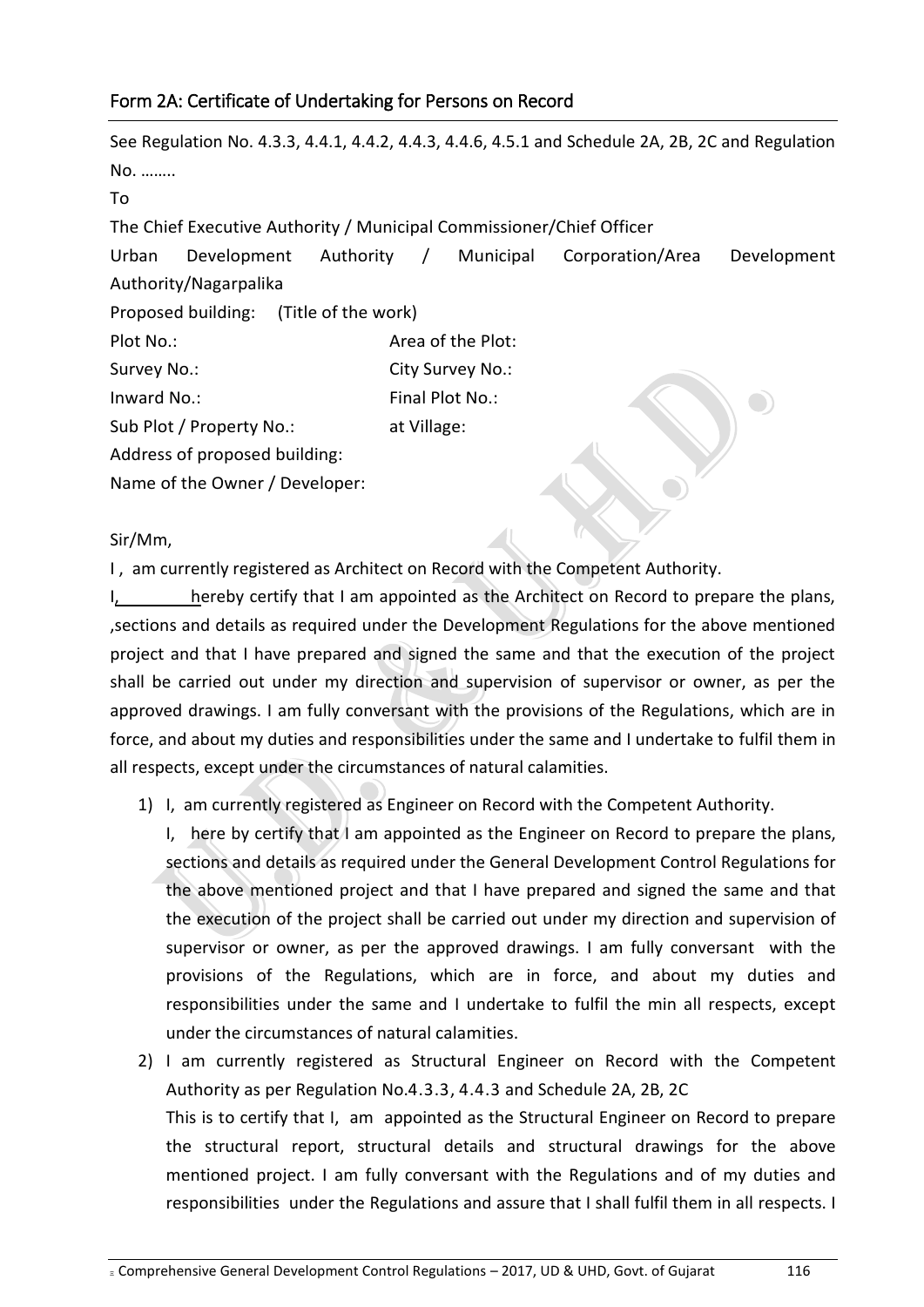have prepared and signed the structural design and drawings of the proposed building as per the prevailing Indian Standard Specifications and further certify its structural safety and stability in design.

- 3) I, am currently registered as Clerk of Works on Record with the Competent Authority as per RegulationNo.4.3.3, 4.4.4 and Schedule 2A, 2B, 2C This is to certify that I, am appointed as the Clerk of Works on Record for the above mentioned project. I, am fully aware of my duties and responsibilities under the Regulations and assure that I shall fulfil them in all respects.. I shall undertake all necessary measures, including but not limited to adequate inspection during construction, to ensure that the construction of the building is undertaken in accordance with the detailed design and specifications provided by (name of the Architect on Record)and \_\_\_\_\_(name of the Structural Engineer on Record), and, with the sanctioned design and specifications.
- I under take not to supervise more than ten works at a given time as provided in Development Regulations.
- I undertake not to supervise work simultaneously at one point of time on any other sites during my supervision of the execution of this work.

I fully understand that in case my certificate is found to be false, or if it is found that I have not fulfilled my responsibilities as prescribed therein, the Competent Authority shall be at liberty to penalize me as per the provisions of the Act.

4) I, am currently registered as Fire Protection Consultant on Record with the Chief Fire Officer / Regional Fire Officer. and as per Regulation No.4.3.3, 4.4.6 and Schedule 2A, 2B, 2C

I, is hereby certify that I have been appointed as the Fire Protection Consultant on Record of the proposed building. I am fully conversant with the Regulations and of my duties and responsibilities under the Regulations and as sure that I shall fulfil the min all respects. I have prepared and signed the fire safety drawings of the proposed building as per the Regulations and further certify its fire safety.

I, is fully understand that in case my certificate is found to be false, or if it is found that I have not fulfilled my responsibilities as prescribed there in, the Competent Authority shall be at liberty to penalize me as per the provisions of the Act.

5) I, am currently registered as supervisor of Works on Record with the Competent Authority per Regulation No. 4.3.3, 4.4.5 and Schedule 2A, 2B, 2C

This is to certify that I am appointed as the supervisor of Works on Record for the above mentioned project. I am fully aware of my duties and responsibilities under the Regulations and assure that I shall fulfil the min all respects. I shall undertake all necessary measures, including but not limited to adequate inspection during construction, to ensure that the construction of the building is undertaken in accordance with the detailed design and specifications provided by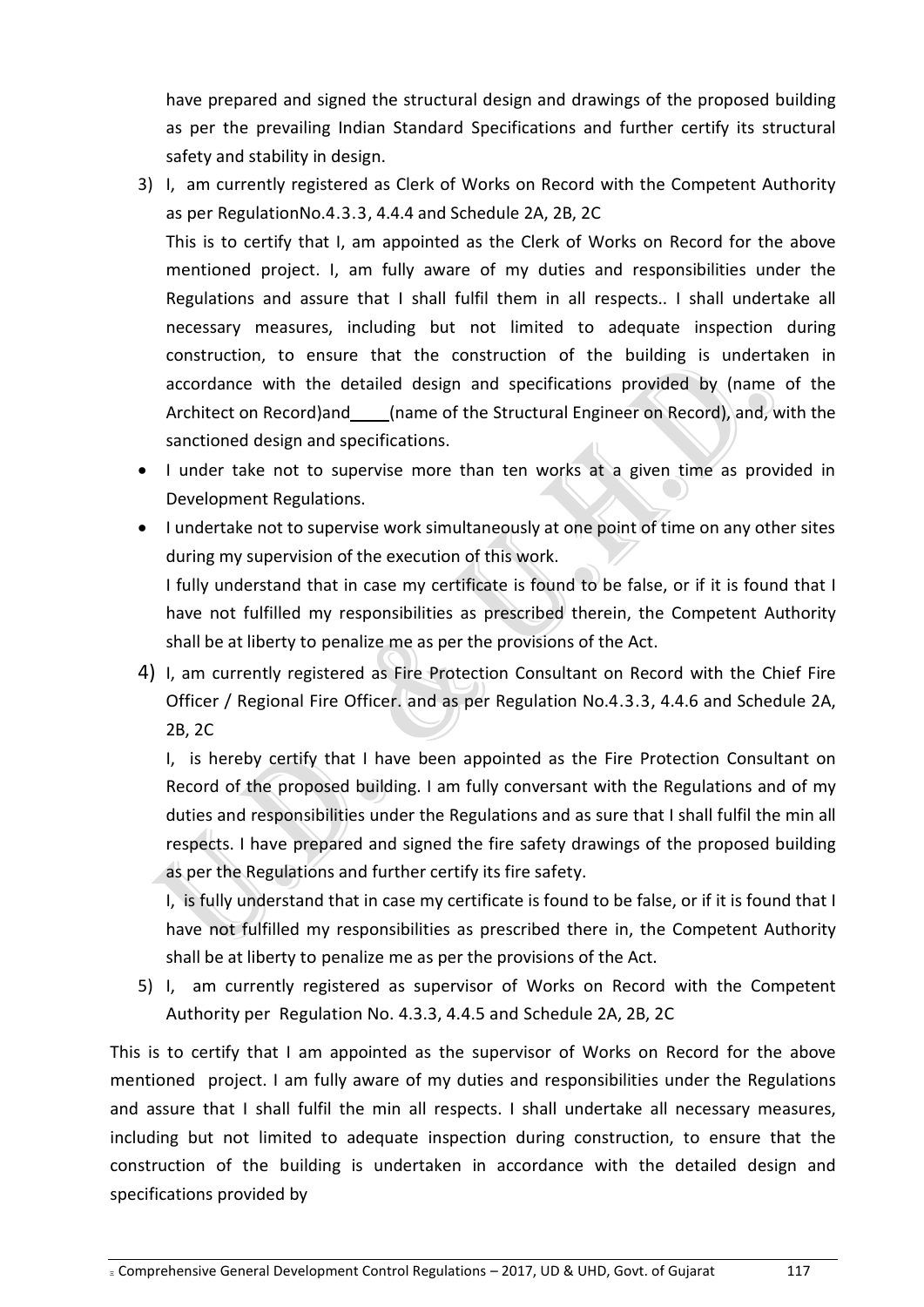(name of the Architect on Record) and\_\_\_\_\_(name of the Structural Engineer on Record), and, with the sanctioned design and specifications.

- I undertake not to supervise more than ten works at a given time as provided in Development Regulations.
- I undertake not to supervise work simultaneously at one point of time on any other sites during my supervision of the execution of this work.

I fully understand that in case my certificate is found to be false, or if it is found that I have not fulfilled my responsibilities as prescribed therein, the Competent Authority shall be at liberty to penalize me as per the provisions of the Act.

As per Regulation No. 16 and Schedule 2A of this Comprehensive General Development Control Regulations we all undersigned except Fire Protection Consultant on Record

- 1. Certified that the building plans submitted for approval satisfy the safety requirements as stipulated under Building Regulation No. 16 and the information given therein is factually correct to the best of our knowledge and understanding.
- 2. It is also certified that the structural design including safety from hazards based on soil conditions shall be duly incorporated in the design of the building and these provisions shall be adhered to during the construction

Name of EOR Registration No.: Address: Tel. No.: Signature: Date: Name of SEOR: Registration No.: Address: Tel. No.: Signature: Date: Name of Clerk of Works: Registration No.: Address: Tel. No.: Signature: Date: Name of FPCoR: Registration No.: Address: Tel. No.: Signature: Date: Signature of Owner with date Name

Address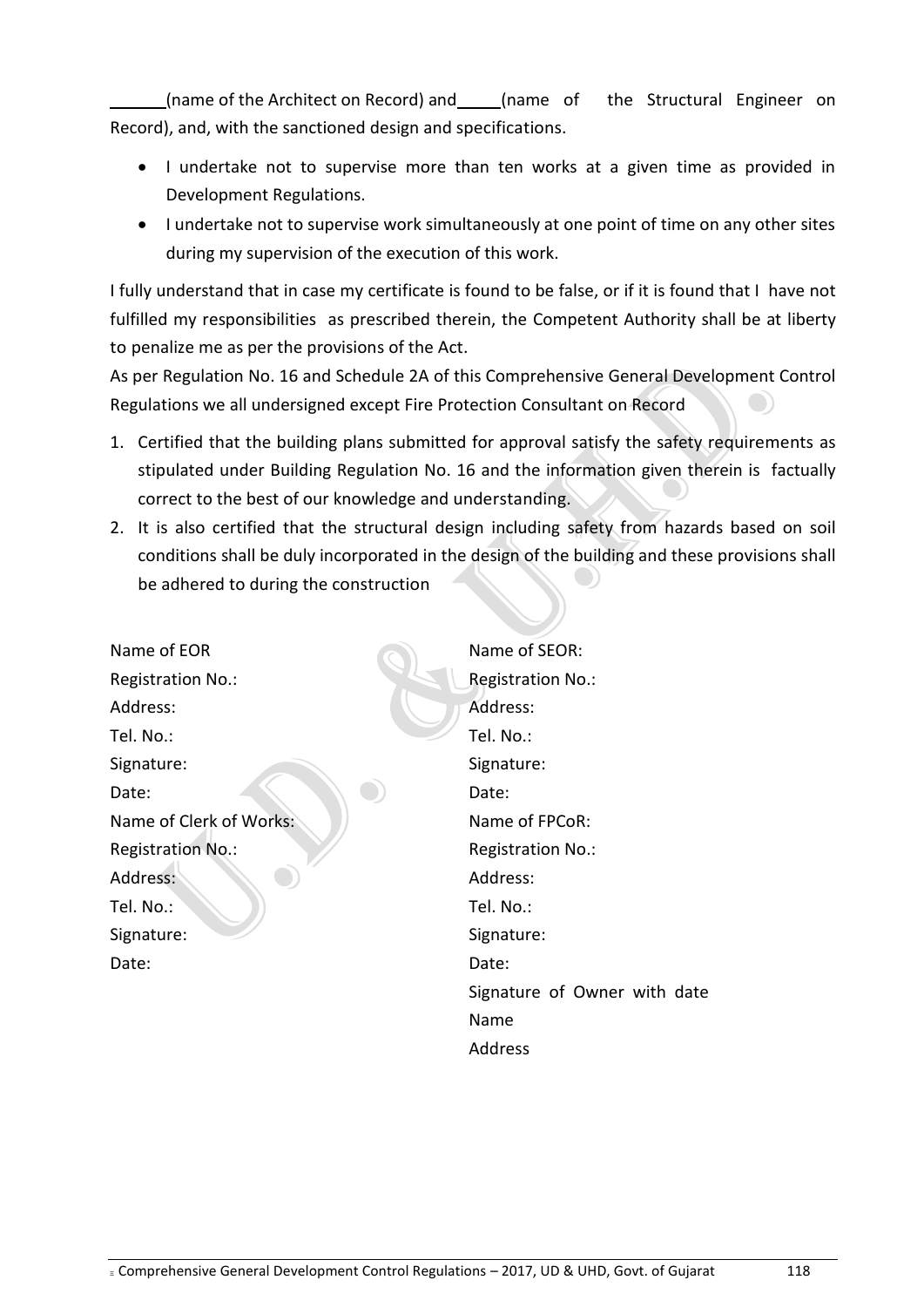SPECIAL BUILDING INFORMATION SCHEDULE (TO BE ANNEXED WITH FORM 2D) (In case of small houses of one or two storeyed load bearing masonry construction)

| <b>Building</b> | Sub-Plot             | Scheme<br>T.P.                                            | Town:              | Taluka:             | District:   |              | Reference |  |  |
|-----------------|----------------------|-----------------------------------------------------------|--------------------|---------------------|-------------|--------------|-----------|--|--|
| address         | No.                  | Name/No.                                                  |                    |                     |             |              |           |  |  |
|                 | No/F.P.<br><b>RS</b> |                                                           |                    |                     |             |              |           |  |  |
|                 | No/ Colony           |                                                           |                    |                     |             |              |           |  |  |
| <b>Building</b> | Type of              | Brick masonry or other rectangular units OR Dressed stone |                    |                     |             |              |           |  |  |
| category        | Constructio          | masonry OR RCR masonry                                    |                    |                     |             |              |           |  |  |
|                 | n                    |                                                           |                    |                     |             |              |           |  |  |
| Location        | Seismic              | V OR IV OR III                                            |                    |                     |             |              | Table: 1  |  |  |
|                 | zone                 |                                                           |                    |                     |             |              |           |  |  |
|                 | Design               | IX OR VIII OR                                             |                    |                     |             |              | Table: 1  |  |  |
|                 | intensity            | VII                                                       |                    |                     |             |              |           |  |  |
|                 | (MM/MSK)             |                                                           |                    |                     |             |              |           |  |  |
|                 | Cyclone              | 20% OR 40% OR 50% OR 60% OR                               |                    |                     |             | Table: 2     |           |  |  |
|                 | zone                 |                                                           | 75% OR 80% OR 100% |                     |             |              |           |  |  |
| Foundatio       | Soil type at         | Rocky/Stiff                                               | Medium             | Soft/B              | Liquefiable |              | Table: 3  |  |  |
| n               | site(Note 2)         |                                                           |                    | lack                | Ref.(1)     |              |           |  |  |
|                 |                      |                                                           |                    | Cotto               |             |              |           |  |  |
|                 |                      |                                                           |                    | n Soil              |             |              |           |  |  |
|                 | Depth<br>оf          | In Meter:                                                 |                    |                     |             |              |           |  |  |
|                 | water table          |                                                           |                    |                     |             |              |           |  |  |
|                 | below GL             |                                                           |                    |                     |             |              |           |  |  |
|                 | Type<br>of           | Strip with<br>or                                          | Individua          | Under               | *Any        |              |           |  |  |
|                 | footing $\sqrt{\ }$  | without<br>sand                                           | I column           | -ream               | other       |              |           |  |  |
|                 | Foundation           | $ $ bed                                                   | footing            | piles               | (specify)   |              |           |  |  |
|                 | used                 |                                                           |                    |                     |             |              |           |  |  |
| Super-          | Storeys etc.         | Basements:0/1                                             | $G.F$ :            | 1st                 | 2nd Floor   | Water        |           |  |  |
| structure       |                      |                                                           |                    | Floor               |             | tank on      |           |  |  |
|                 |                      |                                                           |                    |                     |             | roof         |           |  |  |
|                 |                      |                                                           |                    |                     |             | Capacity     |           |  |  |
|                 |                      |                                                           |                    |                     |             | $(in Itr) =$ |           |  |  |
|                 | Mortar               | $C:S = 1:4$                                               | C: L: S            | *Any other(Specify) |             |              |           |  |  |
|                 |                      |                                                           | $=1:1:6$           |                     |             |              |           |  |  |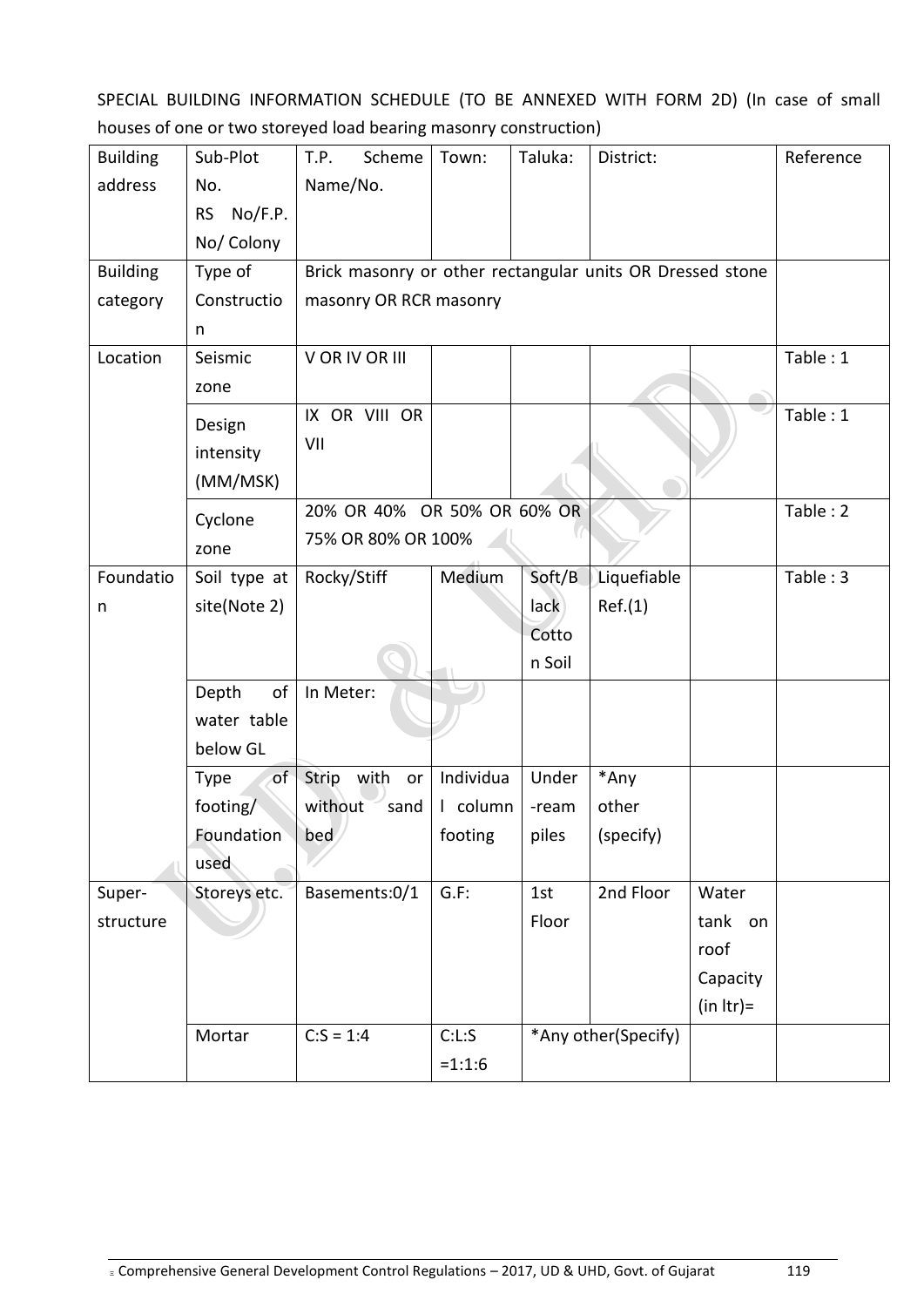SPECIAL BUILDING INFORMATION SCHEDULE (TO BE ANNEXED WITH FORM 2D) (In case of small houses of one or two storeyed load bearing masonry construction)

|              | Floors                        | RC slabs                                |                                       | Stone                                 | Prefab               | *Any                 |            |                   |
|--------------|-------------------------------|-----------------------------------------|---------------------------------------|---------------------------------------|----------------------|----------------------|------------|-------------------|
|              |                               |                                         |                                       | slabs<br>on                           | flooring             | other                |            |                   |
|              |                               |                                         |                                       | joists                                | Element              | (specify)            |            |                   |
|              |                               |                                         |                                       |                                       | S<br>on              |                      |            |                   |
|              |                               |                                         |                                       |                                       | beams                |                      |            |                   |
|              | Roof                          |                                         | Flat like floors/                     |                                       | Trussed/raftered/'A' |                      | *Any       |                   |
|              |                               | Sloping                                 |                                       | frame/Sloping RC slab                 |                      | other(sp             |            |                   |
|              |                               |                                         |                                       |                                       |                      | ecify)               |            |                   |
|              | Roof                          |                                         | <b>CGI sheeting</b>                   | AC sheets                             |                      | Morbi tiles          | *Any       |                   |
|              | covering                      |                                         |                                       |                                       |                      |                      | other      |                   |
|              |                               |                                         |                                       |                                       |                      |                      | (specify)  |                   |
| Safety<br>of | <b>Bracing</b>                | plan<br>In                              |                                       | In plane of rafters                   |                      | In plane of vertical |            | Cyclone           |
| Sloping      | provided                      | Yes/No/NA                               |                                       | Yes/No/NA                             |                      | columns Yes/No/NA    |            | guidelines        |
| roof         | Roof                          |                                         |                                       | To walls by Bolt : length(in $cm$ ) = |                      |                      |            |                   |
| where        | anchorage                     |                                         |                                       |                                       |                      |                      |            |                   |
| used         | Connection                    |                                         | Purlins to rafters :<br>Connecting to |                                       | elements<br>Truss    |                      |            |                   |
|              | S                             | Purlins                                 | J-bolt                                | Bolt/Wire                             |                      | Welding/Bolts/Nails/ |            |                   |
|              |                               | /wire                                   |                                       |                                       |                      |                      |            |                   |
| Load         | Opening<br>in                 | Control<br>used                         |                                       | Control<br>used on                    |                      | Strengthening around |            | <b>GSDMA</b>      |
| bearing      | walls                         | sizes<br>on                             |                                       | location                              |                      | Yes/No/NA            |            | guidelines        |
| wall         |                               | Yes/No/NA                               |                                       | Yes/No/NA                             |                      |                      |            |                   |
| building     | <b>Bands</b>                  | Plint                                   | Lintel                                | Eave                                  | Roof                 | Gable                | Ridge band | Constructio       |
|              | provided                      | h                                       | band                                  | band                                  | band                 | band                 | Yes/No/NA  | n                 |
|              |                               | band                                    | Yes/No/                               | Yes/No/                               | Yes/No/              | Yes/No/              |            | Guidelines        |
|              |                               | Yes/                                    | NА                                    | NА                                    | NА                   | NА                   |            | 11.3, 16.1        |
|              |                               | No/                                     |                                       |                                       |                      |                      |            |                   |
|              |                               | <b>NA</b>                               |                                       |                                       |                      |                      |            |                   |
|              | Vertical                      |                                         | of<br>At corners                      | $\sim$                                |                      | At Jambs of openings |            | Constructio       |
|              | bars                          | rooms<br>Yes/No/NA                      |                                       |                                       |                      | Yes/No/NA            |            | n                 |
|              |                               |                                         |                                       |                                       |                      |                      |            | <b>Guidelines</b> |
|              |                               |                                         |                                       |                                       |                      |                      |            | Clause: 11.5,     |
|              |                               |                                         |                                       |                                       |                      |                      |            | 18                |
|              | RC<br>screed<br>Stiffening of |                                         | &                                     | Peripheral<br>band                    |                      | Diagonal planks and  |            | Constructio       |
|              |                               | band<br>and<br>floors/roof<br>Yes/No/NA |                                       | connectors                            |                      | alround<br>band      |            | n                 |
|              | with                          |                                         |                                       | Yes/No/NA                             |                      | Yes/No/NA            |            | <b>Guidelines</b> |
|              |                               |                                         |                                       |                                       |                      |                      |            | Clause:11.4,      |
|              | separate<br>units             |                                         |                                       |                                       |                      |                      |            | 17                |
|              |                               |                                         |                                       |                                       |                      |                      |            |                   |